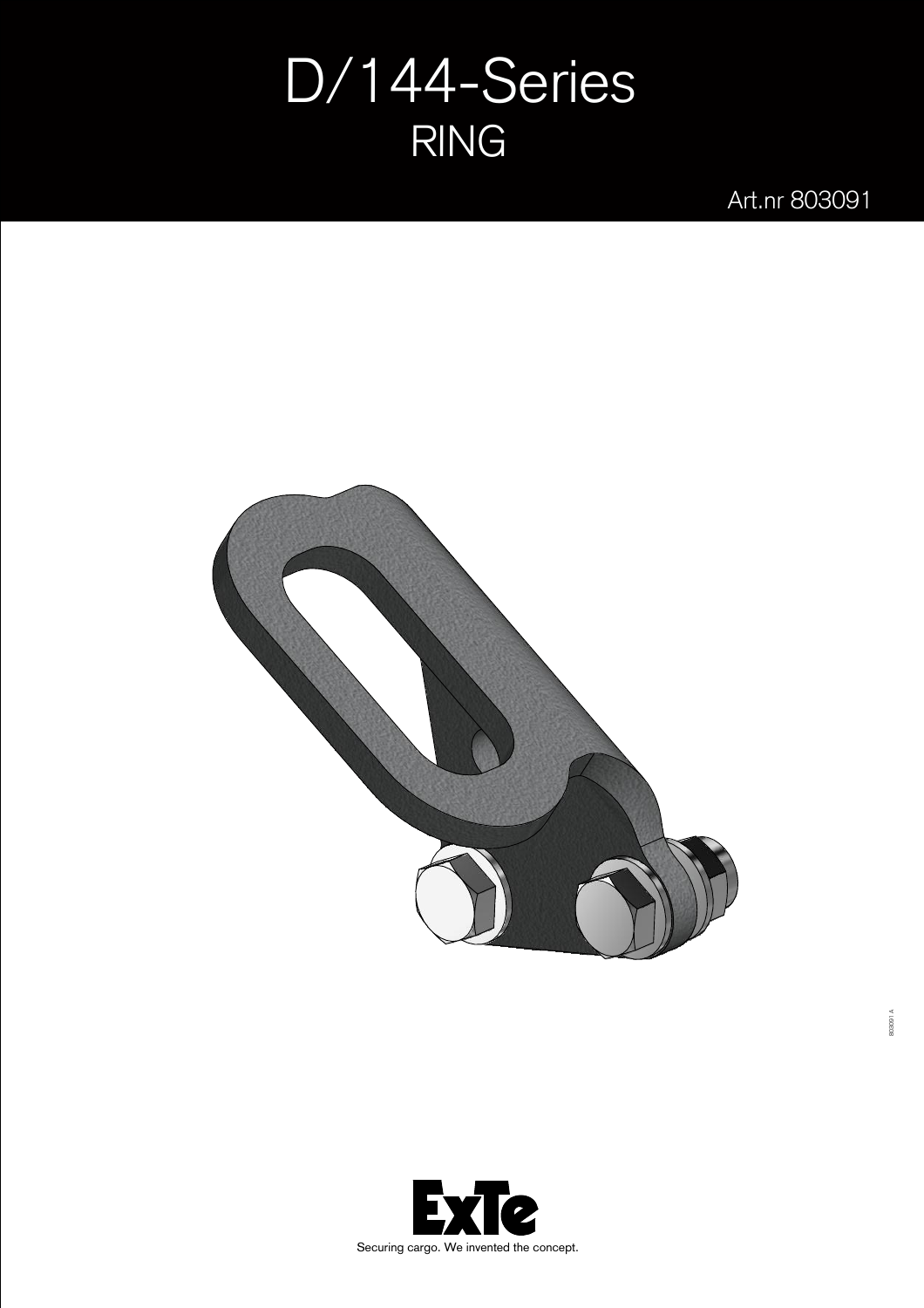## Sida/Page/Seite 2

mm

Teknisk data / Technical details / Technische Daten Reservdelar / Spare Parts / Ersatzteile



| Pos. | <b>OTY</b> | Art.nr | <b>Benämning</b>     | Description                  | Bezeichnung         |
|------|------------|--------|----------------------|------------------------------|---------------------|
|      |            | 803004 | RING HÖGFR           | <b>RING RIGHT</b>            | <b>IRING RECHTS</b> |
|      |            | 211082 | Skruv M6S M12x30 FZB | <b>ISCREW M6S M12x30 FZB</b> | <b>SCHRAUBE</b>     |
|      |            | 211907 | Bricka BRB M12 FZB   | <b>WASHER BRB M12 FZB</b>    | <b>SCHEIBE</b>      |
| Δ    |            | 211857 | LÁSMUTTER M12 FZB    | ILOCKING NUT M12 FZB         | <b>ISTOP MUTTER</b> |

## Vikt/Weight/Gewicht: 0,65kg